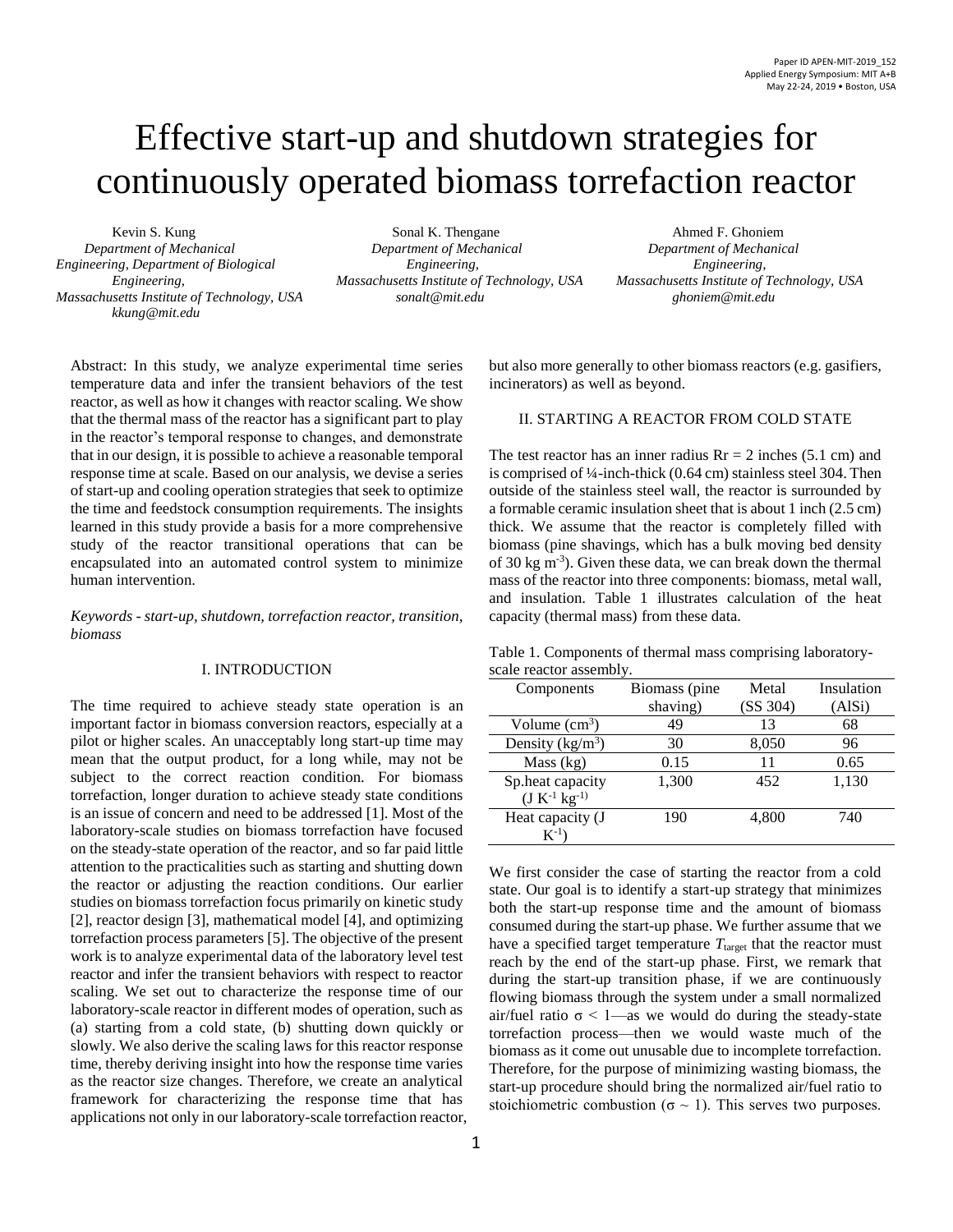Firstly, it completely combusts the unusable biomass and harnesses all the energy for starting the reactor up; secondly, this method maximizes the flame temperature, thereby heating up the reactor thermal mass more aggressively.

To better understand and quantify the reactor start-up process, we utilized a simplified heat transfer model shown in Fig.1a. Here, at the bottom, the reactor wall is hottest, assuming a temperature  $T_H$ . We further estimate that there is some bulk convective transfer coefficient *h* between the reactor wall and the upflowing post-combustion flue gas, such that when the flue gas escapes from the reactor, it has been cooled to a temperature *T*<sub>C</sub>. Fig.1b shows the corresponding experimental setup. We tested the start-up procedure under two different biomass mass fluxes (which signifies different power outputs for heating up the reactor): 4 g s<sup>-1</sup> m<sup>-2</sup>, and 6 g s<sup>-1</sup> m<sup>-2</sup>. Note that once the biomass flux was specified, the air flow was adjusted to provide a stoichiometric combustion ( $\sigma \sim 1$ ).



Fig. 1. (a) Conceptual model (b) Experimental setup

Fig.2 shows the temperature traces (in time, where  $t = 0$ represents starting from the cold state) for the lower biomass flux (4 g s<sup>-1</sup> m<sup>-2</sup>, Fig.2a) and for the higher biomass flux (6 g s<sup>-1</sup>) m<sup>-2</sup>, Fig.2b). In both plots, the red line traces the inner surface temperature of the reaction zone (proxy for  $T_{\rm H}$ ), and the blue line traces the temperature at the reactor outlet (proxy for  $T<sub>C</sub>$ ). In both cases, the reactor heats up on the order of 2 hours, though depending on the biomass flux (power output), the final steady-state temperature is different: it is around 225  $\mathbb C$  for a biomass flux of 4 g s<sup>-1</sup> m<sup>-2</sup>, and about 290 °C for a biomass flux of 6 g s<sup>-1</sup> m<sup>-2</sup>.



<span id="page-1-1"></span>Fig. 2. Temperature traces in time at the inner face of the reaction zone (red lines) and at the reactor outlet (blue)

Given that we know a specific target torrefaction temperature  $T_{\text{target}}$  to reach, then, firstly,  $T_{\text{target}}$  sets a constraint on the minimally viable biomass mass flux: as an example, if we want the target torrefaction temperature to be at  $260 \text{ C}$ , then it makes little sense to try to warm up the reactor using a biomass mass flux of 4 g  $s^{-1}$  m<sup>-2</sup>, as we know from the experiment above that under this low flux, the steady-state reactor temperature will never reach  $260 \, \text{C}$ . Rather, a higher biomass mass flux is needed. However, as [Fig.](#page-1-0) illustrates, we have various choices for the biomass mass flux: (a) find a biomass mass flux where the final steady-state temperature is just barely above  $T_{\text{target}}$ , or (b) aim for a higher mass flux with a final steady-state temperature way above  $T_{\text{target}}$ , and then transition to the continuous steady-state reactor operation as soon as the reactor temperature reaches the vicinity of the target temperature. We see from Fig.3 that these two approaches have a trade-off between the total start-up time required (shorter for scenario b) and the total amount of biomass consumed/wasted for starting the reactor up (lesser for scenario a). We put forth the concept here only, and will work through a more quantitative approach to this design choice/trade-off later in the section.



<span id="page-1-0"></span>Fig. 3. Trade-off between temperature and time for different biomass mass flux

In order to quantify this trade-off in greater detail, we first need to put some theoretical framework behind the observations above. We first assume that heat transfer from the postcombustion flue gas to the reactor can be approximated as a lump sum. This is true when the Biot number of the reactor assembly is much less than 0.1. We verified that, given the inner metal wall lining with rapid heat conduction, this condition is satisfied. This implies that heating the metal from the postcombustion flue gas—rather than the heat conduction through the metal—is the rate-limiting step in starting up the reactor. The equation below describes that the energy balance of the post-combustion flue gas:

$$
\mathcal{E}_{\text{comb}} \dot{m}_{\text{BM}} \text{HHV}_{\text{BM}} = 2\pi R_r L_r h (T_H - T_{\text{metal}}) + \dot{m}_{\text{flue}} c_{\text{p,flue}} (T_C - T_{\text{air}}). \tag{1}
$$

Here, the left-hand side represents the heat of biomass combustion (adjusted by a lump-sum efficiency factor  $\varepsilon_{\rm comb}$  < 1); the first term on the right-hand side represents the heat transferred from the post-combustion flue gas to the metal body through the convective heat transfer coefficient *h*, and this process cools the upflowing flue gas from the original  $T<sub>H</sub>$  at the reactor core to  $T<sub>C</sub>$  at the reactor outlet; and finally, the second term on the right-hand side represents the sensible heat loss from the warm flue gas at the reactor exit. Here, we do not know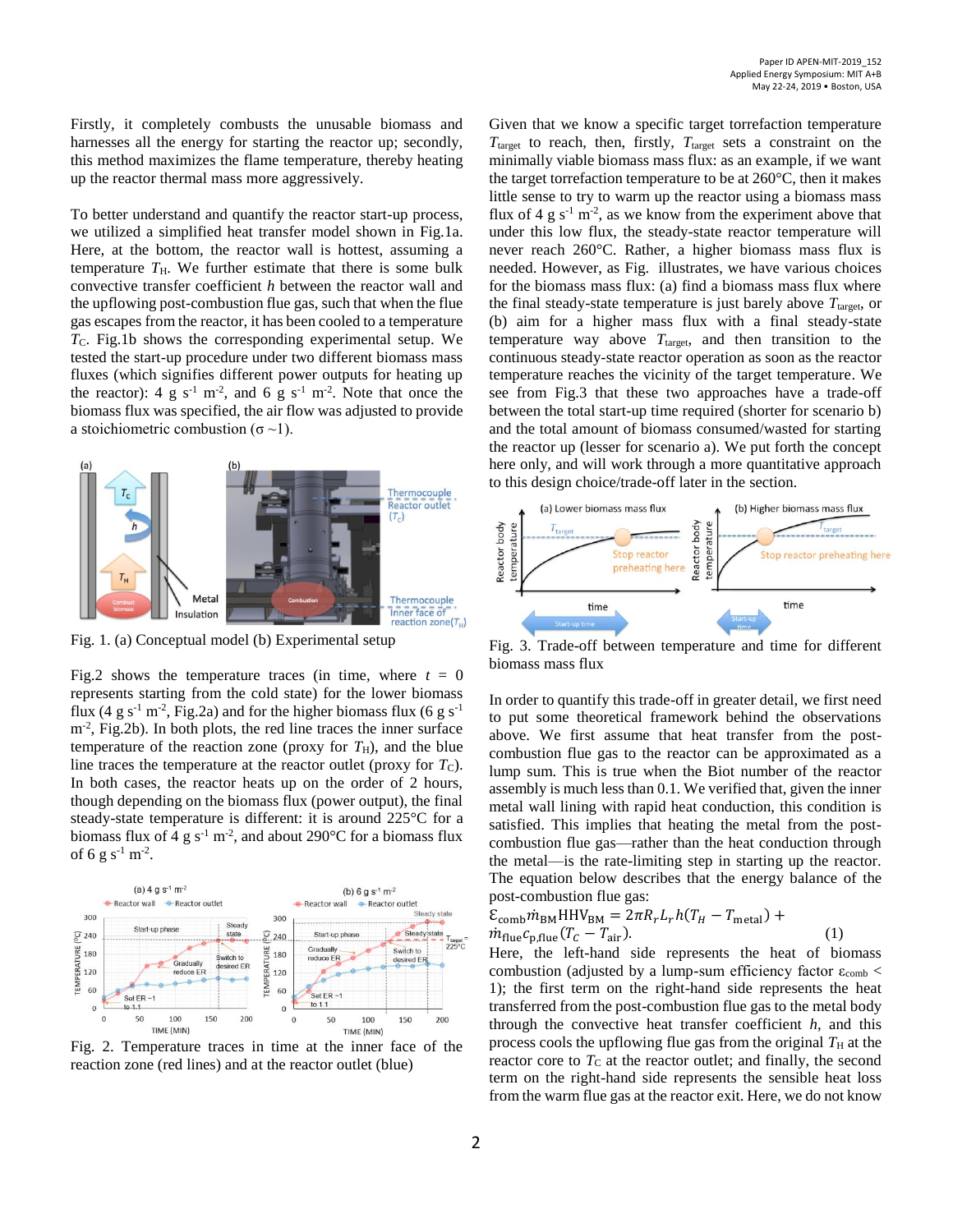many terms, such as the combustion efficiency factor  $\varepsilon_{\rm comb}$ , and the specific heat capacity of the flue gas  $c_{p,\text{flue}}$ . But as we will show later, it is not necessary to know the values of these terms in order to approximate the reactor's start-up response time.

Next, we can write the energy balance of the metal as:

$$
m_{\text{metal}}c_{\text{metal}} \frac{dT_{\text{metal}}}{dt} = 2\pi R_r L_r h (T_H - T_{\text{metal}}) - \frac{2\pi L_r}{\Omega} (T_{\text{metal}} - T_{\text{air}}),
$$
\n(2)

where we have the initial condition  $T_{\text{metal}}(t=0) = T_{\text{air}}$  in the cold state. Here, the first term on the right-hand side represents the heat transfer from the post-combustion flue gas to the metal body, and the second term on the right-hand side represents the heat loss from the metal body through the insulation material to the ambient air, and this loss is governed by the thermal transfer resistance factor  $Ω$ , defined as:

$$
\Omega \equiv \frac{\ln\left(1 + \frac{\Delta_{\text{metal}}}{R_T}\right)}{k_{\text{metal}}} + \frac{\ln\left(1 + \frac{\Delta_{\text{ins}}}{R_T + \Delta_{\text{metal}}}\right)}{k_{\text{ins}}} + \frac{1}{h(R_T + \Delta_{\text{metal}} + \Delta_{\text{ins}})}\tag{3}
$$

By observing the blue lines in Fig.2, we made the observation that the temperature at the reactor outlet—while fluctuating widely throughout—rapidly assumes its steady-state temperature in comparison with the much slower rise in the reactor core (red lines). Therefore, we can assume that  $T<sub>C</sub>$  is independent of time, and can be represented by some timeindependent average value  $\langle T_{\text{C}} \rangle$ .

By combining the two equations above, and rearranging the terms, we obtain:

$$
\frac{dT_{\text{metal}}}{dt} = \frac{m_{\text{BM}}}{m_{\text{metal}}c_{\text{p,metal}}} \left( \mathcal{E}_{\text{comb}} H H V_{\text{BM}} - \frac{m c_{\text{p,flue}}}{m_{\text{BM}}} \left( \langle T_C \rangle - T_{\text{air}} \right) \right) - \frac{2\pi L_r}{m_{\text{metal}}c_{\text{p,metal}}} \left( T_{\text{metal}} - T_{\text{air}} \right) \tag{4}
$$

Here, if we assume that the heat capacity of the metal does not vary greatly with temperature in our regime of interest,<sup>1</sup> and we assume that  $\langle T_C \rangle$  can be approximated as a time-independent constant, then we see that the first term on the right-hand side is approximately a constant term (time-independent), while the second term on the right-hand side has a time-dependent  $T_{\text{metal}}$ term. For the purpose of curve-fitting from our experimental data, this equation can be simplified into the linear equation *Y*  $= A - X / \tau_s$ , where

$$
Y \equiv \frac{dT_{\text{metal}}}{dt}, X \equiv T_{\text{metal}} - T_{\text{air}}, \tau_s \equiv \frac{m_{\text{metal}}c_{\text{p}, \text{metal}}\Omega}{2\pi L_r} (5)
$$

Here, the time constant  $\tau_s$  in fact represents the response time of the reactor in starting up based on biomass combustion. Table 2 gives the fitting parameters for the two different biomass mass fluxes measured previously.

Table 2. Fitted parameters to calculate the reactor start-up response time.

| Biomass mass flux   | Fitted value for A Fitted value for $\tau_s$       |  |
|---------------------|----------------------------------------------------|--|
| $4 g s^{-1} m^{-2}$ | $2.10 \pm 0.11$ [K s <sup>-147</sup> $\pm 1$ [min] |  |
|                     |                                                    |  |

 $\overline{a}$ 

| 6 g s <sup>-1</sup> m <sup>-2</sup> | 3.15 $\pm$ 0.12 [K s 114 $\pm$ 1 [min] |  |
|-------------------------------------|----------------------------------------|--|
|                                     |                                        |  |

Indeed, as remarked earlier, the representative time constant is around 2 hours, which is consistent with our earlier observations. We also see that the fitted constants change as we change the biomass mass fluxes; this should not surprise us, as different temperatures and combustion conditions can affect various factors. We note that the equation contains various reactor's geometrical factors  $R_r$  and  $L_r$ , and we can therefore make an educated guess for the new reactor start-up response timescale  $\tau_s^*$  given new dimensions  $L_r^*$  and  $R_r^*$  of the scaled-up reactor:  $\frac{\tau_S^*}{\sigma_S^*}$  $rac{\tau_s^*}{\tau_s} = \frac{L_r^*}{L_r}$  $L_r$ Ω Ω∗ (6)

assuming all other factors (such as choice of insulation material) are held constant. By the same logic, we can also make an educated guess for the new reactor start-up response timescale in the lightweight design scenario (where the metal thickness,  $\Delta_{\text{metal}}$ , is 1/16 inches (16 mm) rather than 1/4 inches (64 mm), which also affects the heat transfer resistance term  $\Omega$ ). The results are summarized in Table 3.

We therefore make two observations. Firstly, as we make the reactor lightweight (use less metal), we can drastically reduce the reactor's start-up response time by a factor of 2-3. Secondly, as we scale up the reactor using the current metal thickness (¼ inch stainless steel), the reactor's response time increases only mildly, and therefore, manageably: while the biomass flow rate is increased by a factor of 400 (with 80'' reactor diameter compared to 4'' reactor diameter), for both biomass fluxes, the reactor's start-up response timescale increases only by a factor of 1.3. However, in the case of the lightweight design scenario, as the reactor scales up, the response timescale initially increases mildly, and then decreases at the largest scale (80'' compared to 20'' in reactor diameter) mildly.

Table 3. Predicted reactor start-up timescales under various reactor dimensions and metal thicknesses

|                 |                                     |                           | Reactor dimensions (diameter)              |                   |
|-----------------|-------------------------------------|---------------------------|--------------------------------------------|-------------------|
|                 |                                     | $\times$ height)          |                                            |                   |
| Metal           | <b>BM</b> mass                      |                           | 10 cm $\times$ 50 cm $\times$ 2 m $\times$ |                   |
| thickness       | flux                                | 60 cm                     | 90 cm                                      | $1.2 \text{ m}$   |
| 64<br>mm        | $4 \text{ g s}^{-1} \text{ m}^{-2}$ | $147 \text{ min}$ 179 min |                                            | $188 \text{ min}$ |
| (traditional)   | 6 g s <sup>-1</sup> m <sup>-2</sup> | $114 \text{ min}$         | $139 \text{ min}$                          | $146 \text{ min}$ |
| $16 \text{ mm}$ | $4 g s^{-1} m^{-2}$                 | $52 \text{ min}$          | $68 \text{ min}$                           | $62 \text{ min}$  |
| (lightweight)   | 6 g s <sup>-1</sup> m <sup>-2</sup> | $40 \text{ min}$          | $52 \text{ min}$                           | $48 \text{ min}$  |

To intuitively understand this mild dependence as the reactor scales up, we note that in the limit that  $R_r$  becomes very large in comparison with  $\Delta_{\text{metal}}$  and  $\Delta_{\text{ins}}$ , we can approximate the response timescale as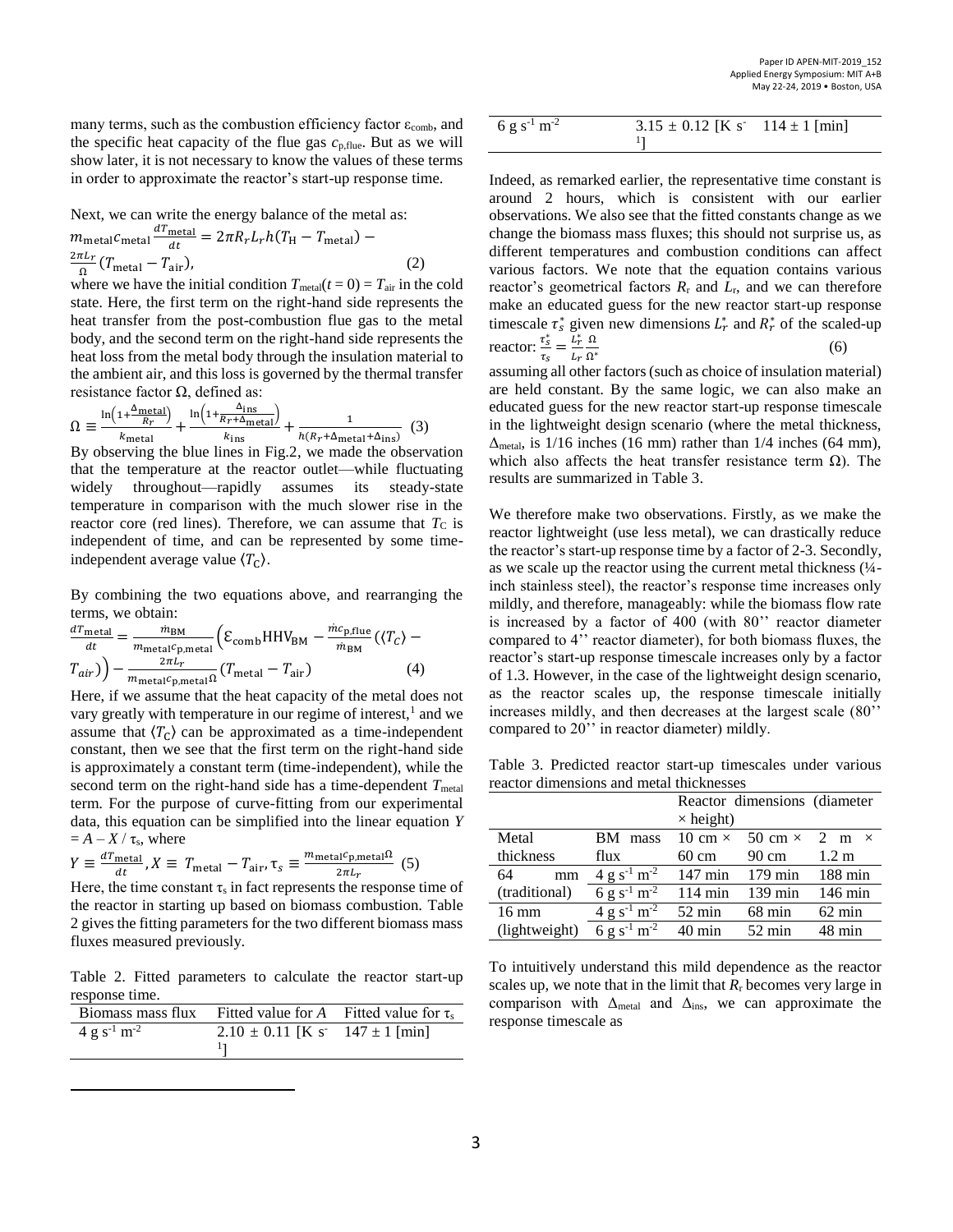$$
\tau_{s} = \frac{\pi L_{r}((R_{r} + \Delta_{\text{metal}})^{2} - R_{r}^{2})c_{\text{p,metal}}\Omega}{2\pi L_{r}} \longrightarrow \frac{c_{\text{p,metal}}\Delta_{\text{ins}}}{k_{\text{ins}}}\Delta_{\text{metal}}(1 + \Delta_{\text{metal}})
$$
(7)

The strong dependency on  $\Delta_{\text{metal}}$  explains the drastic improvement in the reactor's response time in the lightweight design scenario, and the fact that this expression has no dependence on the reactor's dimensions explains why the response timescale changes only mildly as the reactor scales up: the timescale is asymptotically approaching a constant value that depends only on the insulation and the metal thickness.

Now, with the reactor's start-up response timescale quantified, we can proceed to capture this trade-off also in a more quantitative manner. For the ease of analysis, we will assume that the target reactor temperature is  $T_{\text{target}} = 225 \text{ °C}$ , and carry out the analysis using the two biomass mass fluxes that we experimentally carried out to measure the temperatures in [Fig.](#page-1-1) . This process below is used as an example to illustrate an experimental and design framework that can be generalized (for other biomass mass fluxes) to optimize the reactor start-up operations for other target temperatures and types of biomass.

If we want to reach  $T_{\text{target}} = 225 \text{°C}$  with a biomass mass flux of  $\Phi_{BM} = 4$  g s<sup>-1</sup> m<sup>-2</sup>, then we see that from Fig. 2a, the red curve takes about  $\tau_t = 130$  minutes to cross the 225 °C line. This means that for our laboratory-scale reactor with a radius  $R_r = 2$  inches, the total amount of biomass consumed is  $m_{BM} = \pi R_r^2 \Phi_{BM} \tau_t =$ 252 g. On the other hand, for the biomass mass flux of  $\Phi_{BM} = 6$ g s<sup>-1</sup> m<sup>-2</sup>, the red curve takes only about  $\tau_t = 95$  minutes. In this case, the total amount of biomass consumed is 295 kg. Therefore, we see that in this case, if we put in a higher biomass mass flux, we get a 30% decrease in the overall start-up time, but only a 17% increase in the total amount of biomass consumed/wasted for starting the reactor up. Which mass flux to select depends on the operation needs: if we are in a hurry to process a massive amount of biomass for a long time period, then the time it saves during the start-up phase may very well justify the extra consumption of biomass to start. However, on the other hand, if we are only processing a small batch of biomass, or if the biomass is very expensive, then every gram of it counts, and in this case we may select to have a slower start-up time that also consumes a smaller quantity biomass.

As the reactor scales, we will be processing biomass at a significantly higher flow rate. In order to make the figures comparable between different scales, we define a quantity for the reactor start-up phase called the *specific residence time* τ<sub>r</sub>: π $R_r^2 \Phi_{BM} \tau_t$ 

$$
\tau_r \equiv \frac{n \kappa_r \Psi_{BM} \nu_t}{m_{BM}},\tag{8}
$$

where  $\dot{m}_{BM}$  is the steady-state biomass mass flow rate of the reactor. This quantity has the unit of time. Therefore, in essence, we are normalizing the total biomass consumed/wasted during the start-up period by the nominal steady-state biomass mass flow rate, and this quantity reflects the time's worth of the amount of biomass consumed/wasted during the start-up period. As an example, for the calculations done above for the base case

of our laboratory-scale reactor ( $\dot{m}_{BM} \sim 0.5$  kg h<sup>-1</sup>). For the case of the lower biomass mass flux,  $\tau_r = 252$  g / (500 g h<sup>-1</sup>) ~ 30 min. For the case of the higher biomass mass flux,  $\tau_r \sim 35$  min. Therefore, in terms of the amount of biomass consumed/wasted to warm up the reactor, it represents, respectively, 30 and 35 minutes' worth of continuous reactor processing.

Table 4. Specific residence time for different reactor scales for  $T_{\text{target}} = 225 \text{ °C}$  for pine shavings.

|                 |                                     | Reactor dimensions (diameter) |                                            |                  |
|-----------------|-------------------------------------|-------------------------------|--------------------------------------------|------------------|
|                 |                                     | $\times$ height)              |                                            |                  |
| Metal           | <b>BM</b><br>mass                   |                               | 10 cm $\times$ 50 cm $\times$ 2 m $\times$ |                  |
| thickness       | flux                                | 60 cm                         | $90 \text{ cm}$                            | $1.2 \text{ m}$  |
| 64<br>mm        | $4 g s^{-1} m^{-2}$                 | $30 \text{ min}$              | $35 \text{ min}$                           | $37 \text{ min}$ |
| (traditional)   | 6 g s <sup>-1</sup> m <sup>-2</sup> | $35 \text{ min}$              | $42 \text{ min}$                           | $48 \text{ min}$ |
| $16 \text{ mm}$ | $4 g s^{-1} m^{-2}$                 | $11 \text{ min}$              | $13 \text{ min}$                           | $13 \text{ min}$ |
| (lightweight)   | 6 g s <sup>-1</sup> m <sup>-2</sup> | $12 \text{ min}$              | $16 \text{ min}$                           | $15 \text{ min}$ |

From Table 4 we already observed previously in the reactor response timescale, even as we massively scale up the reactor, the specific residence time is not predicted to change drastically. We assume that for a real-life reactor operation at scale, it will visit a 1-acre farm over a period of one day, processing about 2 dry tons/acre of biomass residues. At a scale of 200 kg  $h^{-1}$ (reactor diameter  $= 80$  inches), this requires about 10 hours of continuous operation. Therefore, wasting approximately 40 minutes' worth of biomass to start up the reactor represents no more than 7% of the overall feedstock assuming that the wall is ¼-inch stainless steel. In the lightweight design scenario, the waste represents no more than 3% of the overall feedstock, which is an improvement by more than a factor of 2. This is encouraging, as it suggests that we do not need to implement additional strategies to facilitate the start-up timescale as the reactor scales up.

#### III. SHUTTING DOWN THE REACTOR

Unlike the case of starting up the reactor, where we tend to want the system response time to be as fast as possible, in the case of shutting down the reactor, the desired system response time depends on the specific use case. For example, in the case of a reactor malfunction, and we want the repair done quickly and safely without affecting the production, then the functional requirement is that the reactor should be cooled down as soon as possible. On the other hand, in the case of finishing the torrefaction reaction at one farm and immediately moving to a different farm, then the functional requirement is that the reactor should stay warm for as long as possible, so that when the unit is moved to the new farm, we do not expend extra energy to try to warm up the reactor assembly again. Due to the limited space in this paper, we will only explore one of the cases here, in cooling the reactor quickly.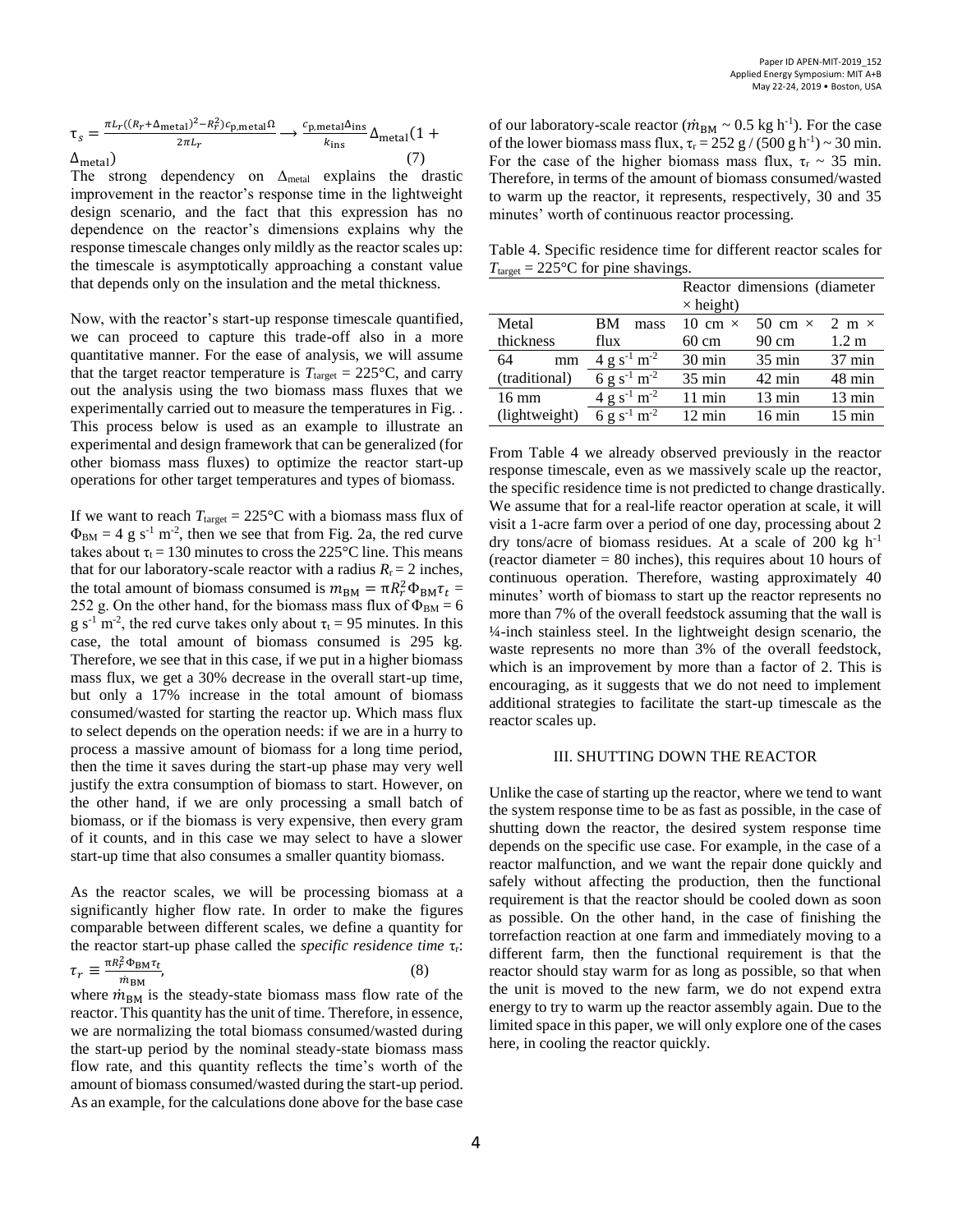#### *A. Cooling the Reactor Quickly*

Suppose that the reactor has a fault during operation, and repair needs to be performed quickly and safely in order to minimize reactor downtime. In this case, our interest is in cooling the reactor down as quickly as possible. Instead of filling the reactor with biomass and capping both ends to avoid the natural stack effect, in this case, we want to remove the biomass completely from the inner reactor, and keep the inner metal exposed to the cooling air, such that the reactor body can be cooled both on the inside and the outside (through the outer insulation).

Fig.4a shows the conceptual illustration of this cooling strategy, and [Fig.](#page-4-0) 4b shows the experimental cooling data. On the outside, the air is relatively still (with convective heat transfer coefficient *h*s). Inside the reactor, depending on the amount of stack effect and the pressure drive we apply, we can achieve forced cooling to various extents (given by a convective heat transfer coefficient  $h_f$ ). Here, in our experiment, we let air flow through the reactor at three velocities: 0 cm/s (black), 1.9 cm/s (blue), and 2.8 cm/s (red). The discrete points are real experimental data, while the dashed lines are the exponential curve fits (strategy to be described next) and their error bars.

To develop a quantitative method to curve-fit and extract the quantitative timescale in different cooling scenarios and to infer reactor scaling, we again build a heat loss model based on [Fig.](#page-4-0) 4a by assuming that the reactor body (metal and insulation layers) can be approximated as a simplified lump sum with total mass  $m_r$  and specific heat capacity  $c_{p,r}$ . We can then write the heat loss equation as:

$$
m_{\rm r}c_{\rm p,r}\frac{d\tau}{dt} = -2\pi L_{r}\left(h_{f}R_{r} + \frac{1}{\Omega_{\rm dr}}\right)(T - T_{\rm air}).
$$
 (9)

Here, the  $h_f$  term on the right-hand side represents heat loss due to forced convection inside the reactor, and the  $\Omega_{dr}$  term on the right-hand side represents heat loss through the reactor's outer insulation:

$$
\Omega_{\rm dr} \equiv \frac{\ln\left(1 + \frac{\Delta_{\rm metal}}{R_r}\right)}{k_{\rm metal}} + \frac{\ln\left(1 + \frac{\Delta_{\rm ins}}{R_r + \Delta_{\rm metal}}\right)}{k_{\rm ins}} + \frac{1}{h\left(R_r + \Delta_{\rm metal} + \Delta_{\rm ins}\right)}.\tag{10}
$$
\nBy assuming that only the temperature *T* is the time-dependent term, we can then define the rapid cooling reactor response time

\n
$$
\tau_{\rm dr} \text{ as: } \tau_{\rm dr} \equiv \frac{m_{\rm r}c_{\rm p,r}}{2\pi L_r \left(h_f R_r + \frac{1}{\Omega_{\rm dr}}\right)}.\tag{11}
$$



<span id="page-4-0"></span>Fig. 4 - Sample temperature trace in time showing the cooling profile for an experiment with pine shavings

By fitting the various experimental data in Fig. 4b with decaying exponentials and then extracting the time constant, we obtained the following time constants: at an air velocity of 0 cm/s,  $\tau_{dr}$  = (124.1  $\pm$  0.6) min; at 1.9 cm/s,  $\tau_{dr}$  = (78.1  $\pm$ 3.7) min; and at 2.8 cm/s,  $\tau_{dr} = (76.7 \pm 9.2)$  min. We can therefore see that forced convection does result in faster cooling timescales. For timescale dependence on velocity, we assume that the forced convective heat transfer coefficient, *hf*, is a *linear* function of the air velocity:

$$
h_f(v_{\text{air}}) \approx h_f^0 + \left(\frac{dh_f}{dv_{\text{air}}}\right) v_{\text{air}}.\tag{11}
$$

Then, we can rewrite the rapid cooling timescale equation as:

$$
\left(\frac{1}{\tau_{\rm dr}}\right) = \frac{2\pi L_r R_r}{m_r c_{\rm p,r}} \left(\frac{dh_f}{dv_{\rm air}}\right) v_{\rm air} + \frac{2\pi L_r}{m_r c_{\rm p,r}} \left(h_f^0 R_r + \frac{1}{\Omega_{\rm dr}}\right). \tag{12}
$$

We can see that this equation is of the linear form  $Y = a X + b$ , where  $Y = 1/\tau_{dr}$ , and  $X = v_{air}$ .

Using the same logic of proportionality as described in the previous section, [Table 5](#page-5-0) reports the outcomes from scaling the reactor up. From [Table 5](#page-5-0), we observe that as we increase the forced cooling air velocity inside the reactor from 0 to 1.9 cm/s, there is a reduction in rapid cooling time by almost 40%. However, additional velocity increase to 2.8 cm/s only sees a very marginal further reduction. Therefore, we conclude that forced air cooling is effective in moderate velocities. Furthermore, as the reactor scales up, we generally see a weak dependency in the rapid cooling timescale. Finally, as we reduce the metal thickness to 1/16 inches (16 mm), the rapid cooling timescale decreases by a factor of about 3. Therefore, in consideration of rapid cooling, the reactor should be as thermally light as possible. Another alternative strategy for enhancing the rapid cooling of the reactor is to design the outer insulation to be removable. In the case of warming up the reactor as quickly as possible and/or preserving heat within the reactor as long as possible, it is in our interest to put the thermal insulation on the exterior of the reactor. However, in the case of rapidly cooling the reactor, if we are able to remove this external insulation jacket, then this will drastically cut down the  $\Omega_{dr}$  term, which is also expected to decrease the rapid cooling time even further.